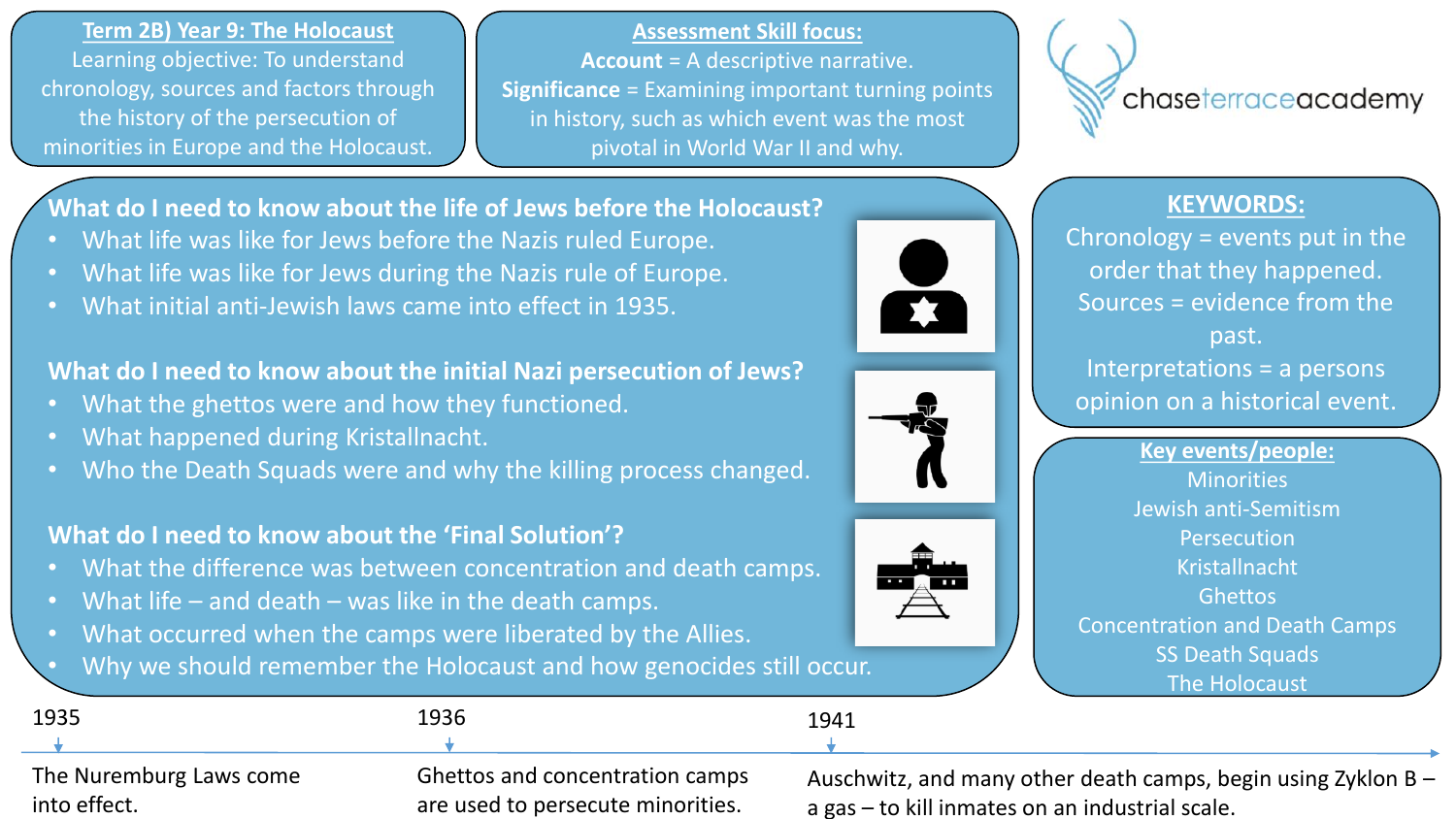#### **What first-order concepts do I need to learn below?**

*Hint: remember! A first-order concept is a word historians use to describe facts related to events.*

- **Facts on the life of Jews before the Holocaust:**
- Life within Jewish communities before the Holocaust was vast and varied. There were many Jews at the forefront of literature and scientific research – such as Isaac Newton, and families were built around strong religious values. Art and architecture was great, but the Jews of Europe had experienced years of persecution at the hands of prejudiced anti-Semites through the ages.
- Anti-Semitic stereotypes were common, and resulted in widespread hatred towards innocent people.
- **Facts on the initial persecution of Jews in Europe:**
- Hitler tapped into existing hatred for Jews in Europe and especially in Germany. The first steps towards persecution included the Nuremburg Laws, which stripped Jews of their citizenship, and the creation of ghettos – walled off areas of cities that Jews were forced to inhabit – usually in squalor.
- The level of persecution increased over the years. Often inmates of ghettos would be forced into concentration labour camps to work as slaves, or shot by SS Death Squads in the forests of Europe.
- **Facts on the Final Solution:**
- These initial means of murder proved traumatic and inefficient. The leading Nazis soon concocted a 'Final Solution' to the supposed 'Jewish Question' – death camps and gas chambers.
- 6 million Jews were systematically murdered by the Nazi regime and minorities such as homosexuals, gypsies and the disabled were also killed on an industrial scale. Many were cruelly experimented on.
- The camps were liberated at the end of the War by Allied Forces.
- Genocides continue to happen to this day and the Holocaust stands as a brutal reminder of what happens when hatred and prejudice go unchallenged in society.

#### **What second-order concepts do I need to learn below?**

*Hint: remember! A 'second-order concept' is a phrase historians use to describe the history skills that are used in history – like putting events in chronological order, or analysing sources!*

• Chronology is putting events and years in order. E.g. the Nuremburg Laws came before the Final Solution.



**Look to the past:** Below is a primary source: a book cover from car designer Henry Ford. It is a book called the 'International Jew' and was printed in Germany and even the US. What does this source show about anti-Semitism?

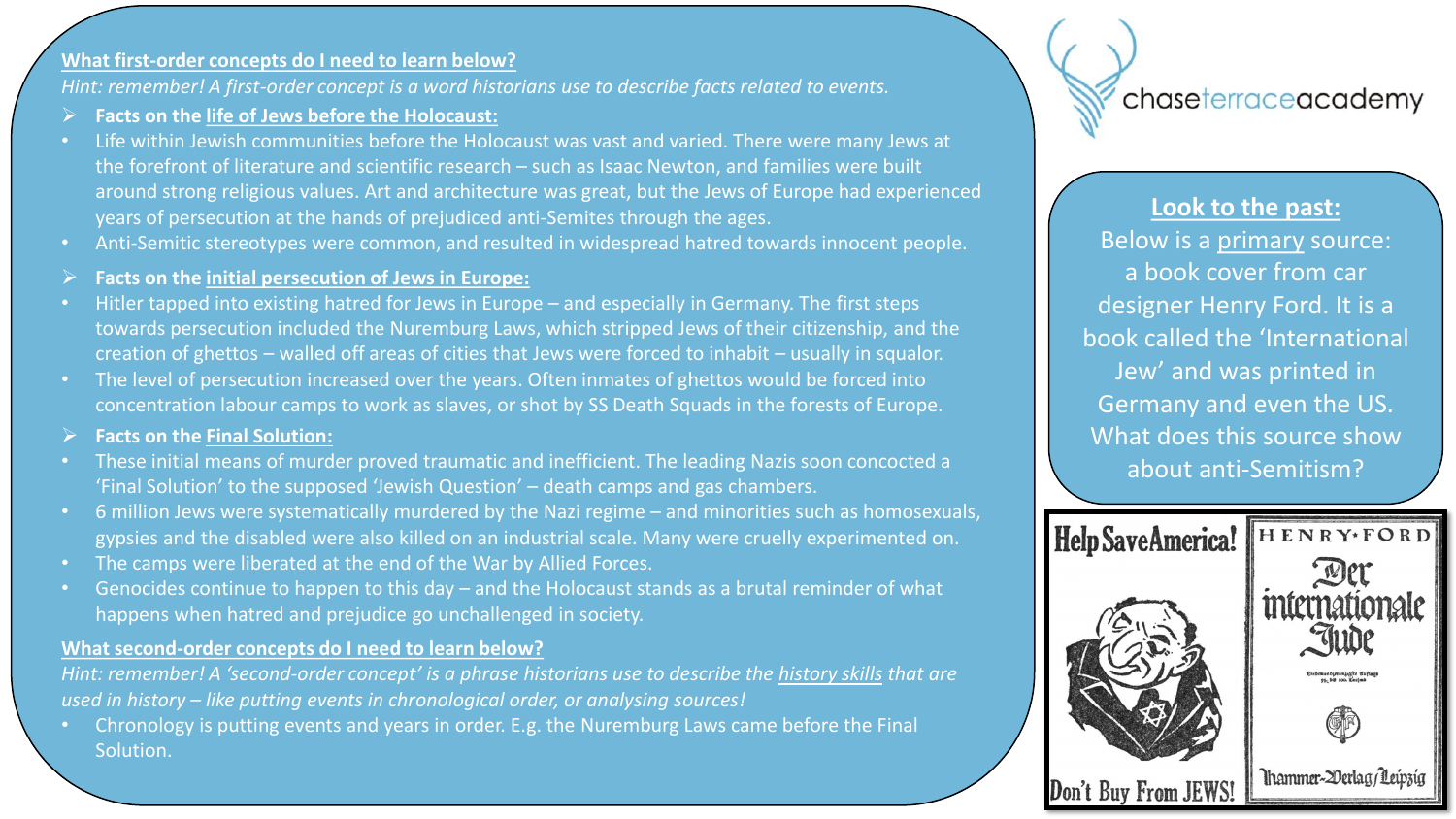**Term 2B) Year 9: World War II** Learning objective: To understand chronology, sources and factors through the history of World War II from 1939 – 1945.

**Assessment Skill focus:**

**Account** = A descriptive narrative. **Significance** = Examining important turning points in history, such as which event was the most pivotal in World War II and why.



## **KEYWORDS:**

Chronology = events put in the order that they happened. Sources = evidence from the past. Interpretations = a persons opinion on a historical event.

> **Key events/people:** Winston Churchill Appeasement Dunkirk Battle of Britain D-Day **Stalingrad** The Atomic Domb

**What do I need to know about the causes of World War II?**

- What Britain's policy of appeasement was and how we stood alone.
- What happened during Dunkirk and whether it was a turning point.
- What happened during the Battle of Britain.

# **What do I need to know about the consequences of World War II?**

- What happened during the Battle of Stalingrad.
- How Germany began to lose World War II.
- What happened during the Battle of Berlin.

## **What do I need to know about the consequences of World War II?**

- What happened during the War in the Pacific.
- How and why the Atomic Bomb was used in Japan.
- What this meant for the future of warfare and the 20<sup>th</sup> century.

|                                 |                                      | <b>THE AUTHIL DUTTD</b>                                    |
|---------------------------------|--------------------------------------|------------------------------------------------------------|
| 1939                            | 1940                                 | 1945                                                       |
|                                 |                                      |                                                            |
| Hitler invades Poland, starting | Britain stands alone against Germany | Hitler commits suicide and Germany formally surrenders.    |
| World War I                     | and the Battle of Britain begins     | The A-Bomb forces Japan to surrender. The Allies win WWII. |